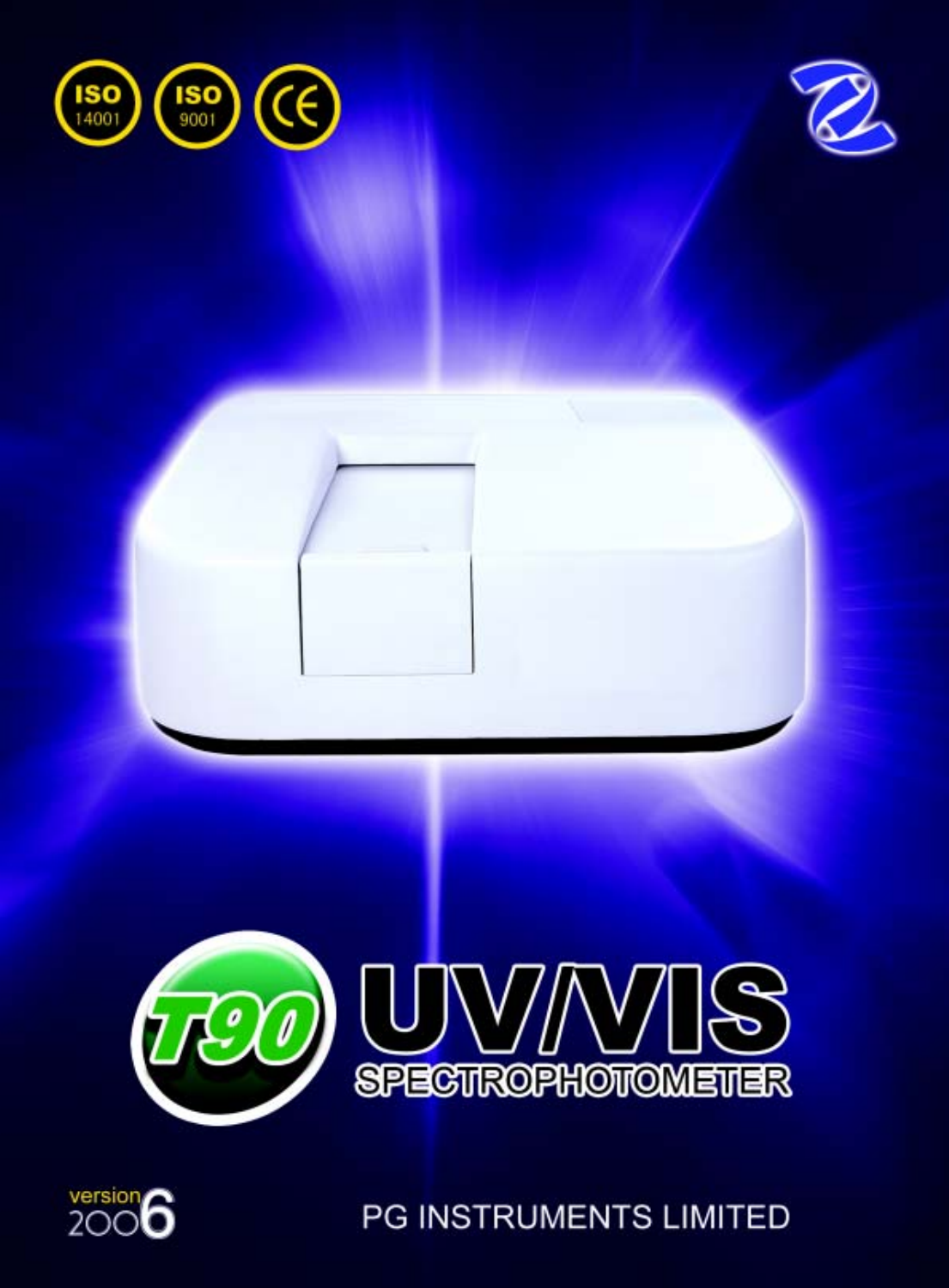

## UV/VIS

## Spectrophotometer

#### **Features**

- **Excellent performance** The high-performance diffraction grating spectrophotometer with a Czerny Turner Mounting. The Holographic Grating keeps stray to a minimum and other excellent optical resolution over a wide spectral range. The use of photomultipliers as the detectors offer exceptional sensitivity.
- **Very Stable Baseline:** The true double-beam optical array coupled with an efficient and well proven electronic control system ensures high stability and low background noise.
- **High resolution:** The double beam optical design coupled with an high specification holographic grating offer excellent wavelength separation and allows the user to examine wavelengths that are very close whilst providing excellent ratio to background noise.
- **Accurate wavelength:** The automatic wavelength control system and the automatic light sensors ensure wavelength accuracy and high performance of the instrument.
- **Easy accessories replacement:** The modular structure of the sample compartment enables the easy use of a wide range of optional accessories and ensures accurate analysis of various samples types.
- **User-friendly serviceability:** The unique design of the light source chamber for the deuterium lamp and tungsten halogen lamp allows easy light source replacement and simplified routine maintenance.
- **Versatile application software:** The UVWin user friendly operating software which operates on a Windows platform offers many operational and data processing capabilities. Thus presenting the user with a very versatile simple to use spectrophotometer system.
- **The key components:** All the components used in the T90 are proven selected for their reliability and continued performance.

 $\bullet$ 

# T90

#### T90 UV/VIS Spectrophotometer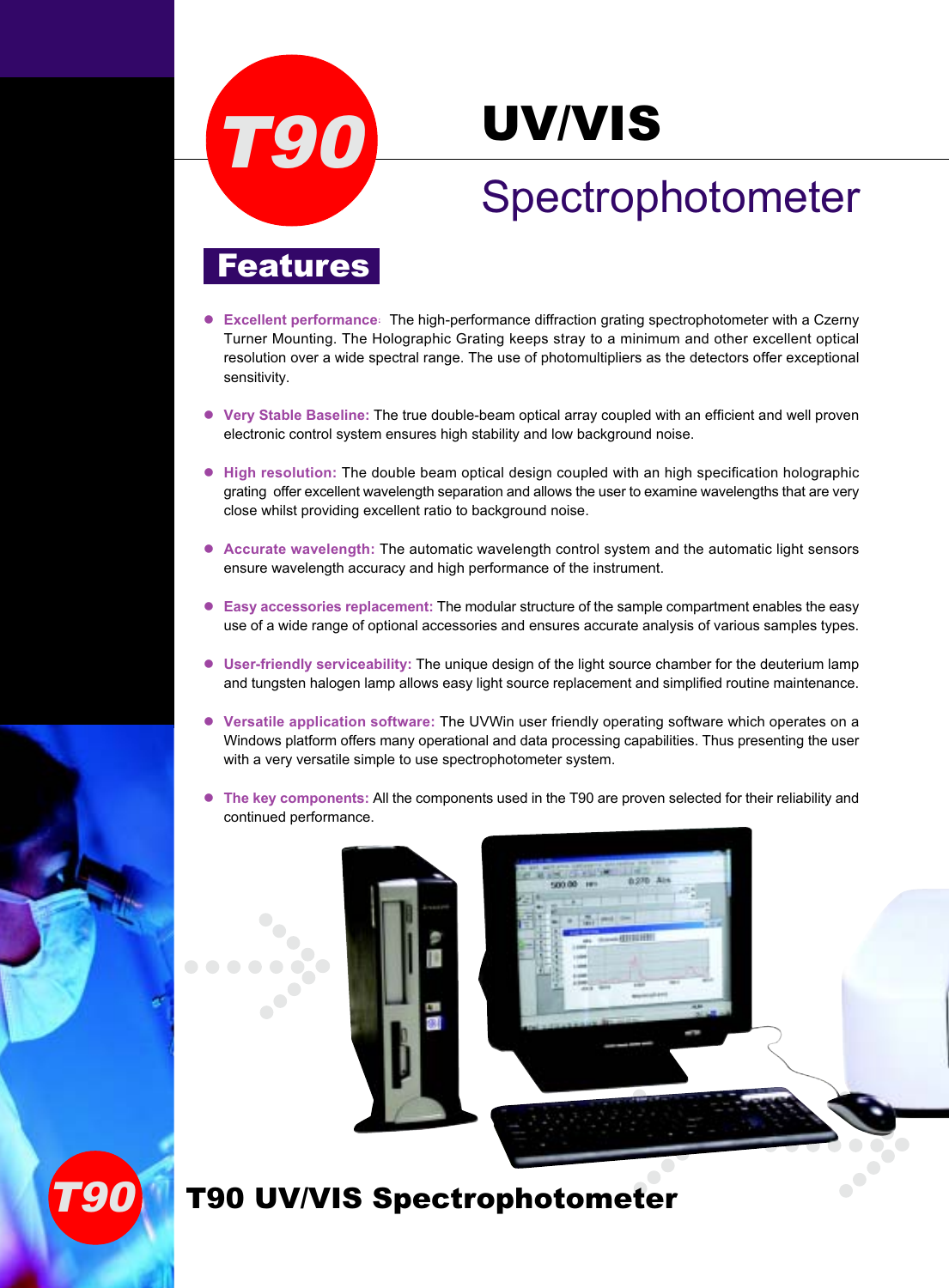### **Functions**

- The T90 UVWin applications software allows the simultaneous display of different measurement windows, toggling between different measurement modes can be achieved with ease. The Spectrophotometer and all accessories are under the control of UVWin Software. A hard copy of data can easily be obtained and data can also be exported to other Windows based programs for further data manipulation
- **The multi-wavelength photometry can measure the absorbance and** transmittance of samples using multiple wavelengths, average the measured values, and make calculations based upon operator derived factors and co-efficients.
- Multi-channel measurement with colour display and printout, and various capabilities for data processing can meet the needs of most chemists. This module allows manipulation of information and data display, from spectra calculations to various transforms such as 1st - 4th derivative, smoothing, and logarithms. The data output for peak-picking and data-picking is also available.
- Creation of a standard curve is simple in quantitative analysis mode. This module has many powerful features such as determination of 1st - 4th order curve coefiicients, very accurate measurements can also be made on samples with nonlinear absorbance. The quantitative methods use single wavelength, two-wavelength, coefficient two-wavelength, three wavelength and 1st - 4th derivatives.
- Kinetic measurement can monitor the changes of absorbance and transmittance against time at 10 different wavelengths and can easily supply important information about the changes in a sample. This module allows manipulation of information and data display, from calculation of curves to various transforms, such as 1st-4th derivatives, smoothing, and logarithms etc. The data output of peak-pick and data-pick is also available.
- DNA and protein analysis is provided by a unique purpose designed program.

 $\begin{array}{cccccccccccccc} \bullet & \bullet & \bullet & \bullet & \bullet & \bullet & \bullet \end{array}$ 



| -355<br><b>Bridge Ave</b><br>. |      |             |  |             |             |              |    |
|--------------------------------|------|-------------|--|-------------|-------------|--------------|----|
| <b>PIPER</b>                   |      |             |  |             |             | 49,995.00    |    |
|                                |      | $1 - 1$     |  |             | <b>BOOK</b> | <b>BOOK</b>  |    |
|                                |      |             |  | 1884        |             | <b>SPRE</b>  |    |
|                                |      |             |  | k ni        |             | arm.         |    |
|                                |      |             |  | ы           |             | APRA         |    |
|                                |      |             |  |             |             | oras         |    |
|                                |      |             |  |             | assist      | <b>Links</b> |    |
|                                |      |             |  | <b>ISS</b>  | <b>BAY</b>  | 1000         | m. |
|                                |      |             |  | ٣H          | <b>KOO</b>  | ing.         |    |
|                                |      |             |  | m           | sant 6      | <b>SFTS</b>  | ÷, |
|                                |      |             |  |             | 111         |              |    |
|                                |      |             |  | 844         |             |              |    |
|                                |      | ÷           |  |             |             |              |    |
|                                |      |             |  | 644         |             |              |    |
|                                | m    | <b>LESS</b> |  | w           | 照相          |              |    |
|                                |      | $(1 - 1)$   |  | 664         |             |              |    |
|                                |      | 1813        |  | 1854        | 뻚           |              |    |
|                                |      | $17 - 1$    |  |             |             |              |    |
|                                | all. | 88-1        |  | <b>MALL</b> |             |              |    |